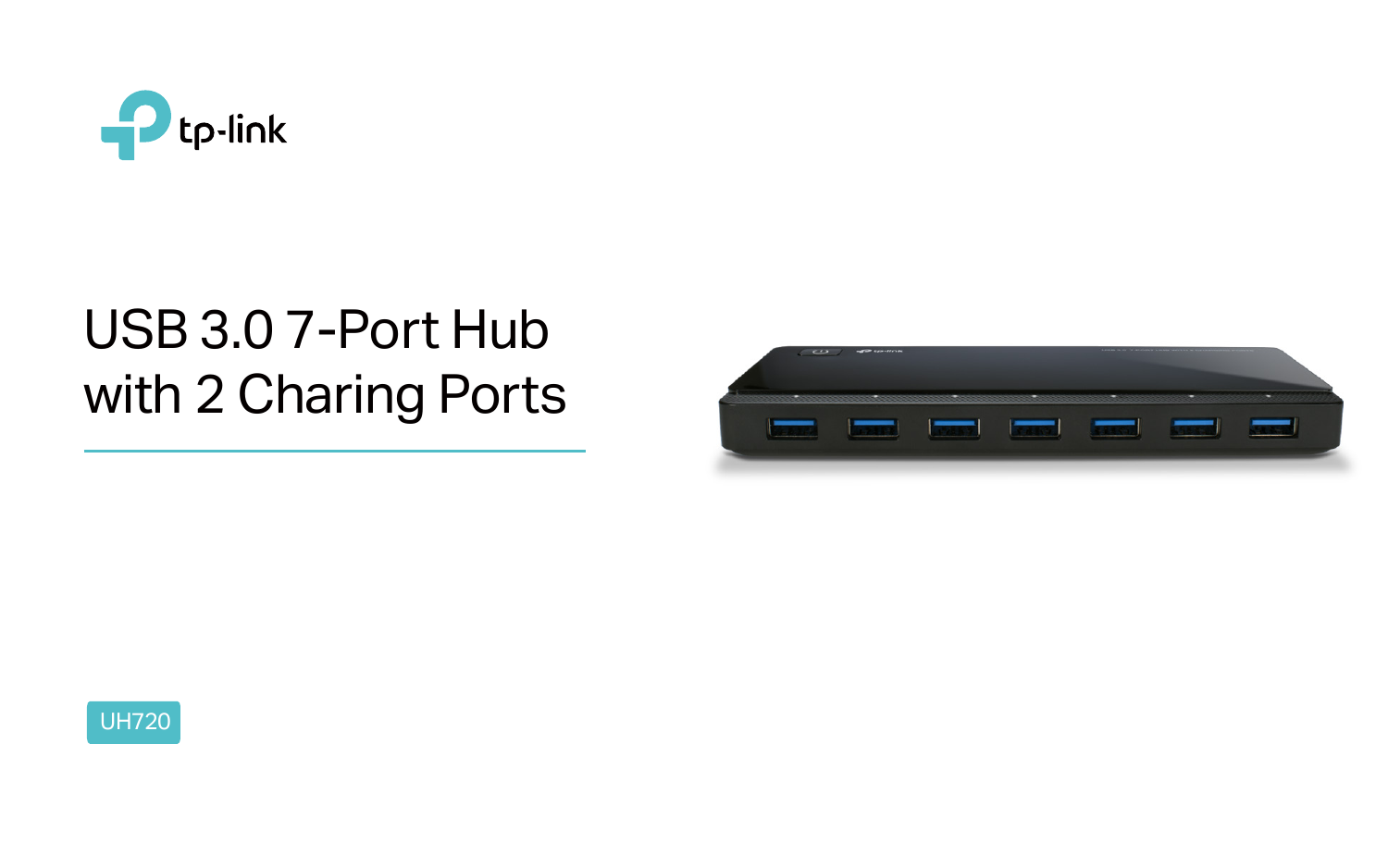## Features

# Extra 2 Charging Ports for The Tox Data Transfer Speed The Increase the Number of Aavailable Ports<br>All Your Devices

· TP-Link Smart Charging technology intelligently identifies the connected devices and automatically delivers the fastest possible charge to your smartphones, tablets or other USB-charged devices to minimize the charging time.

Extra 2 USB ports supporting 2.4A outputs are specifically designed for ultra fast charging. It charges most USB-charged devices, no matter devices with large battery like tablet and smartphone, or gadgets with tiny battery like smart wearable devices, at full speed.

#### Exclusive TP-Link Smart Charging Technology

Equipped with USB 3.0 ports, the UH720 can transfer a 1080p movie under 2 minutes 18 seconds, whereas it takes 7 minutes 36 seconds with a USB Hub equipped with USB 2.0 ports.

 \*Exact charging time may vary and is subject to actual charging situations.

- UH720 has a sophisticated circuit design with multiple protections for your devices against over-heating, over-current, over-voltage and short circuit. A built-in surge protector keeps both your devices and data safe in the process of transferring data.
- UH720 support USB ports hot swapping that can be safely connected and disconnected while the computer is powered on and running.

 \*The actual transmission speed depends on the setting of the device connected.

· The UH720 is perfect for anyone who has a computer with only one or two USB ports, and wants easier access to additional ports without having to switch between devices.

\* Many laptops have only one or two USB ports

 \* Many computers have USB ports in difficult-to-reach locations

## Aavailable Ports

#### Protect Both Your Devices and Precious Data

### Considerate Design

· A dim white LED indicator on the power button helps visulaize the connection status and similarly, 7 dim white LED indicators beyond each USB port also indicate whether the devices are properly connected.